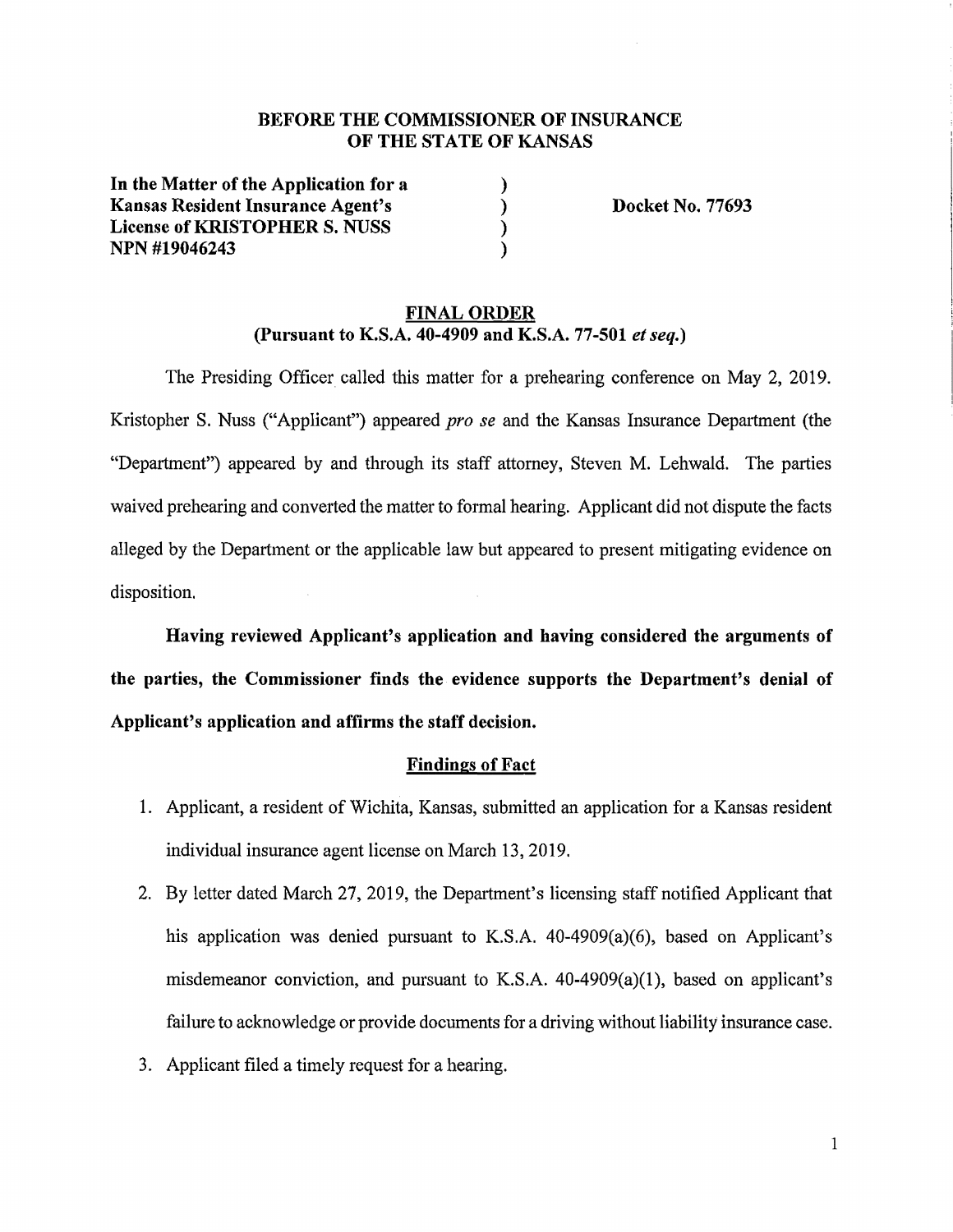- 4. The Presiding Officer is the Assistant Commissioner of Insurance acting on behalf of the Commissioner of Insurance as the agency head as provided in K.S.A. 77-547.
- 5. Background question la under item 38 of the application asks:

Have you ever been convicted of a misdemeanor, had a judgment withheld or deferred, or are you currently charged with committing a misdemeanor?

- 6. Applicant answered "yes."
- 7. A local and national background check showed the following convictions:

April 20, 2010, Mulvane Municipal Court, Case No. 10-189, Driving without Liability Insurance (Misdemeanor).

- 8. For each conviction, the application requires copies of charging and sentencing documents and a statement about the circumstances.
- 9. Applicant acknowledged and provided an explanation for the

but failed to acknowledge the driving without liability insurance conviction.

- 10. Applicant submitted his application online.
- 11. As part of the online application, a pop-up notification appears before the applicant

proceeds to background question. It states, in part:

Please review the background question tab carefully and thoroughly. An incorrect or inaccurate response to a background question may result in delay in your application and/or ultimately a denial of license . . . .

Also note that convictions or pending charges of driving without required vehicle liability insurance are not "traffic offenses" which may be excludes from disclosure. Any convictions or pending charges of driving without required vehicle liability insurance are required to be disclosed.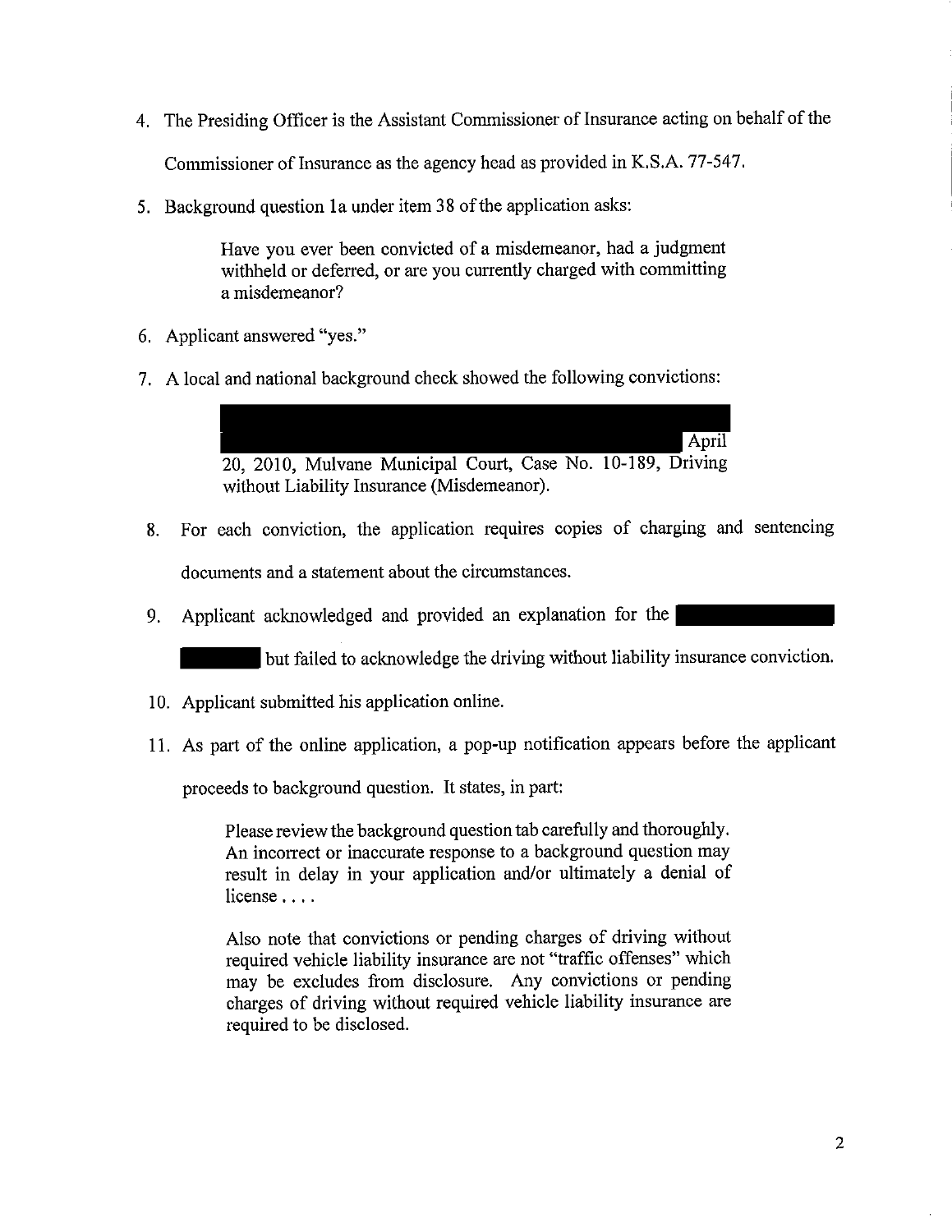12. The pop-up notification requires the Applicant to affirmatively acknowledge reading the notification, which states:

> Click here to acknowledge that you read, understand and agree to the information on this page. Then click "continue.

- 13. The Applicant is not able to proceed to the background questions until clicking on the acknowledgement box.
- 14. At the end of the application the Applicant signed the Applicant's Certification and Attestation portion of the application which states, in part:

The Applicant must read the following very carefully:

I hereby certify that, under penalty of perjury, all of the information submitted in this application and attachments is true and complete. I am aware that submitting false information or omitting pertinent or material information in connection with this application 1s grounds for license revocation or denial of the license ....

- 15, The Applicant testified that his failure to disclose the driving without liability insurance was unintentional. He said he was under a great deal of pressure because he had been hired under his supervisor's mistaken belief he already had his license. Further, he testified that he was focused on the rather than rather than the driving without insurance conviction.
- 16. Applicant's supervisor testified that the agent who supervised Applicant had rushed Applicant to obtain his license. She stated that agent was relatively newly licensed and had not properly advised Applicant of the importance of disclosure of all violations. She said steps have been taken to ensure that does not happen again.
- 17. Counsel for the Department staff asked the Presiding Officer to take into account that agents must be precise and complete in filling out applications for insurance coverage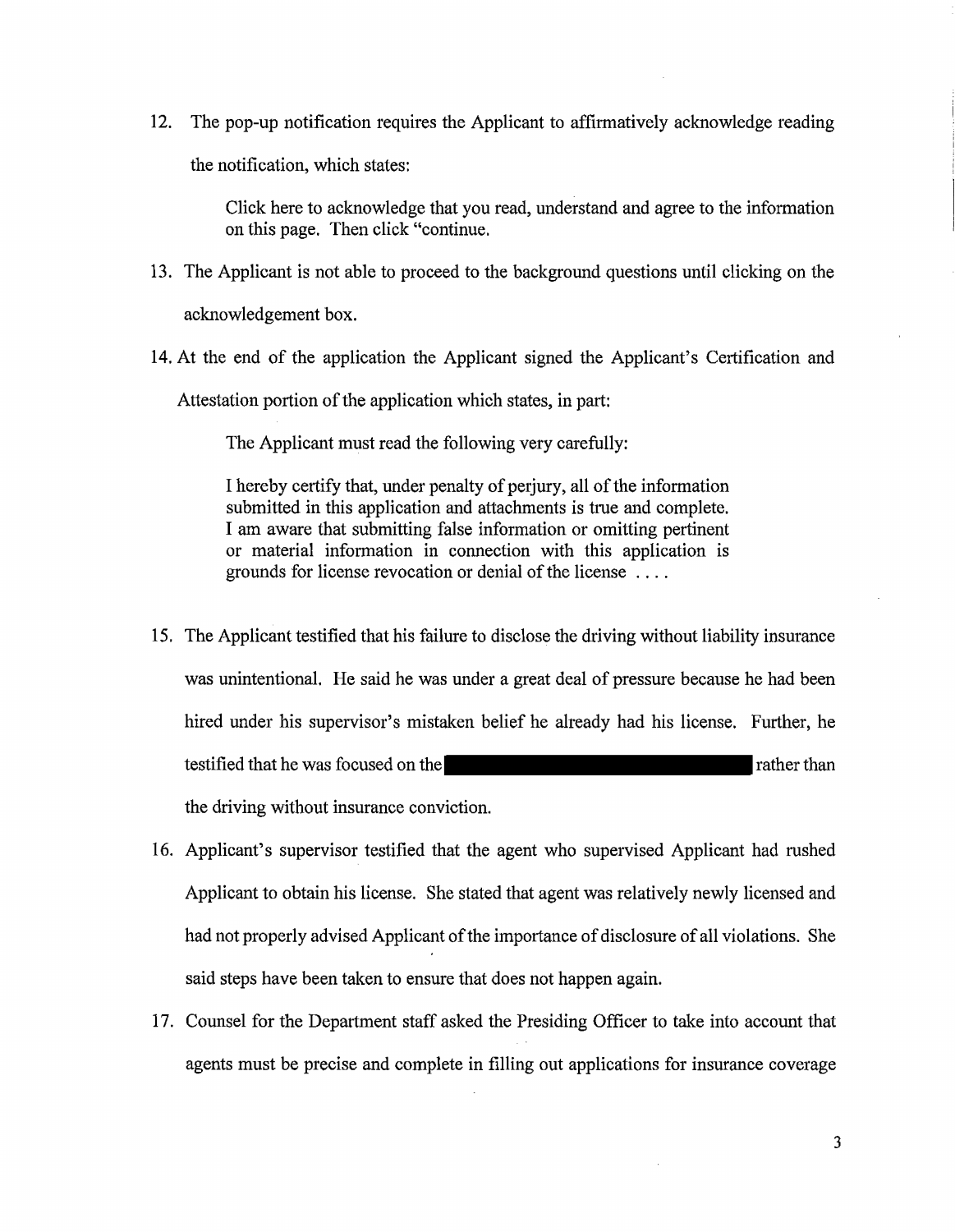even when they are under pressure. The failure of Applicant to disclose the driving without liability insurance conviction indicates he was hiding the conviction or he could not be accurate when working under pressure. It further demonstrates the Applicant's failure to take seriously attesting "under penalty of perjury" to the truth and accuracy of information submitted on a licensing application.

#### **Applicable Law**

- 18. Before granting an application for a Kansas resident insurance agent's license, the Commissioner has the statutory obligation to "determine that the applicant . . . has not committed any act that is grounds for denial pursuant to this section or suspension or revocation pursuant to K.S.A. 40-4909, and amendments thereto." K.S.A. 40-4905.
- 19. Pursuant to K.S.A. 40-4909(a), the Commissioner ''may revoke, suspend, or deny the license of a person who has "been convicted of a misdemeanor or felony," K.S.A. 40- 4909(a)(6).
- **20.** The Kansas Supreme Court has not had occasion to discuss the factors the Commissioner should consider when exercising his or her discretion under K.S.A. 40-  $4909(a)(6)$ , but it has listed the factors to be considered in determining whether a former attorney should be readmitted to the practice of law. They are:

(1) the present moral fitness of the petitioner; (2) the demonstrated consciousness of the wrongful conduct and disrepute which the conduct has brought the profession; (3) the extent of petitioner's rehabilitation; (4) the seriousness of the original misconduct; (5) conduct subsequent to discipline; (6) the time elapsed since the original discipline; (7) the petitioner's character, maturity and experience at the time of the original discipline; and (8) the petitioner's present competence in legal skills. *State* v. *Russo,* 210 Kan. 5, 6,630 P.2d 711 (1981).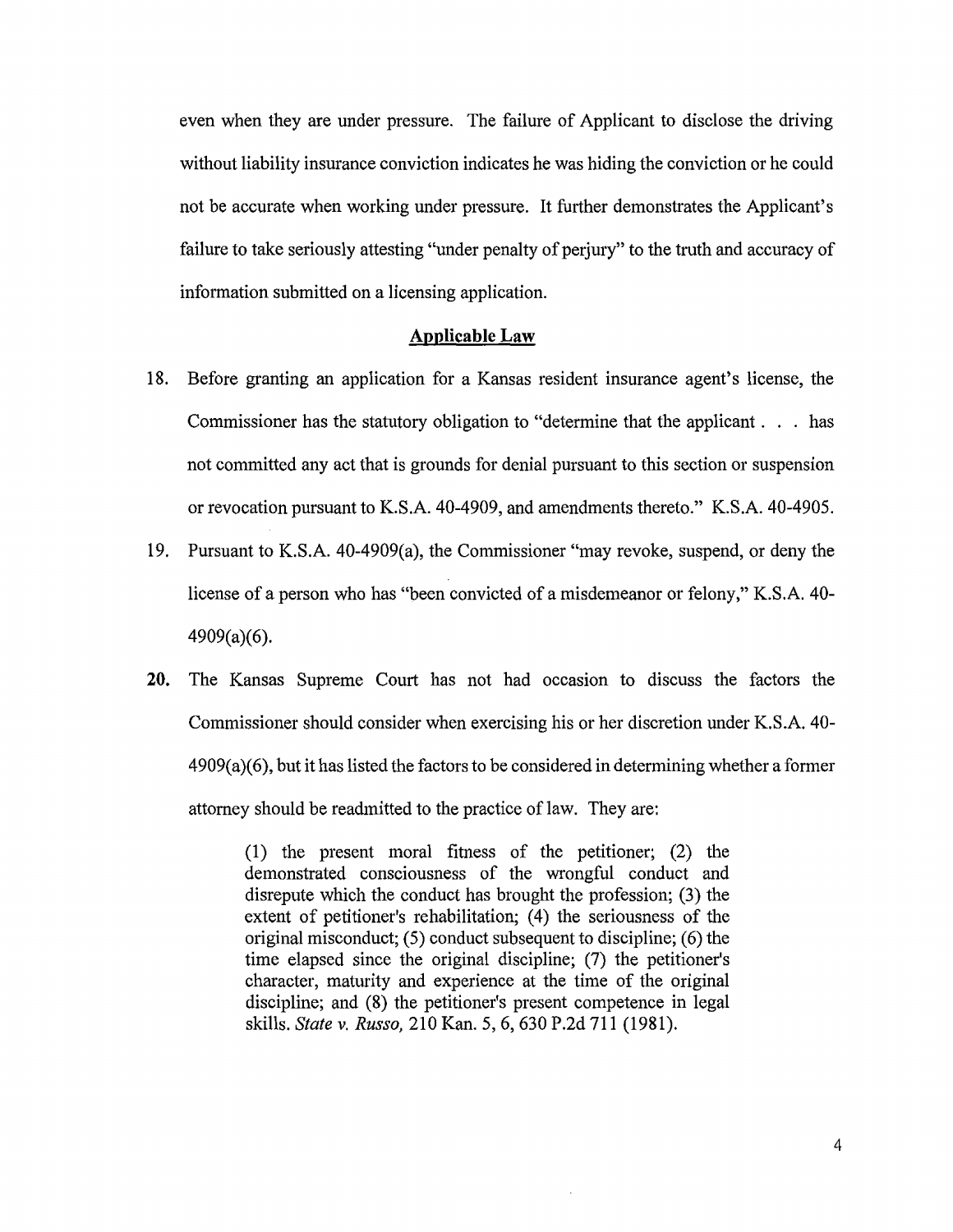The Kansas Supreme Court held that the same factors applied in considering reinstatement to practice law were equally relevant to the practice of medicine. *Vakas v. Kansas Bd. of Healing Arts,* 248 Kan. 589, 600, 808 P.2d 1355, 1364 (1991). The Commissioner will consider the direction given on the exercise of discretion in granting legal and medical licenses.

21. Pursuant to K.S.A. 77-526(a), the Assistant Commissioner of Insurance acting on behalf of the Commissioner of Insurance as the agency head, as provided in K.S.A. 77-547, is empowered to render a Final Order.

#### **Conclusions of Law**

- 22. The Commissioner has jurisdiction over Applicant as well as the subject matter of this proceeding, and such proceeding is held in the public interest.
- 23. The Assistant Commissioner of Insurance is acting on behalf of the Commissioner of Insurance as the agency head and is empowered to render a Final Order.
- 24. The Commissioner finds that Applicant was not required to disclose and for that reason, that conviction will not be considered in making a decision.

25. The Commissioner finds that the driving without liability insurance conviction should have been disclosed.

- 26. The Commissioner has considered the factors most favorable to Applicant, specifically that he now takes responsibility for his failure to disclose the violation, the violation took place 19 years ago, and Applicant has had no subsequent violation of the law.
- **27.** The Commissioner has considered the factors that weigh most heavily against Applicant, chiefly that Applicant either intended to conceal the Driving Without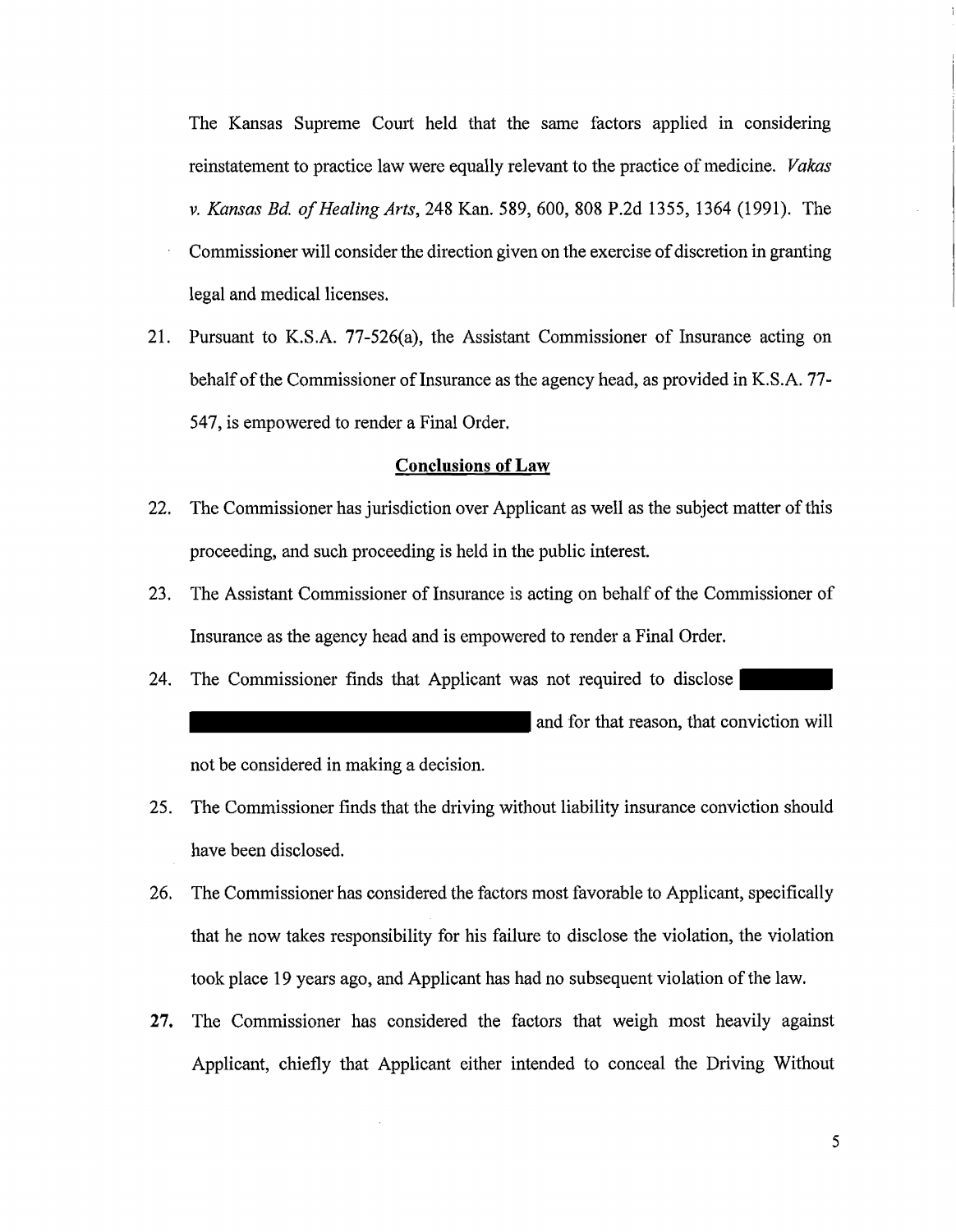Liability Insurance conviction or failed to exercise care in completing the application. Applicant had specific notice from the online pop up that care should be taken in completion of the background questions, and that disclosure of driving without liability insurance was required. The Applicant affirmatively indicated he read and understood the information in the pop-up notice. Further, Applicant certified under penalty of perjury that all of the information submitted in his application was true and complete.

# **Policy Reasons**

Before issuing an insurance agent license, the Commissioner must determine that the applicant is qualified and has not committed any act that would be grounds for denial, suspension, or revocation. K.S.A. 40-4905(b). Further, the Commissioner is charged with licensing, or continuing to license, persons or entities to sell, solicit, or negotiate insurance in the state of Kanas only if their conduct indicates they are both qualified and trustworthy.

# **Finding and Order**

Pursuant to K.S.A. 40-4909(a)(6), the Commissioner finds that Applicant's license should be denied because Applicant failed to disclose his conviction for driving without liability insurance. More importantly, the Applicant failed to demonstrate an ability to accurately read and follow instructions in the application or that he understood the seriousness of attesting under penalty of perjury. Had the conviction been disclosed, as clearly indicated by specific instructions in the application, the license would have been granted. The Commissioner has concluded that it is not in the interest of public to issue an agent license to Applicant at this time.

# **THE COMMISSIONER OF INSURANCE THEREFORE ORDERS IT THAT:**

**1. Denial of Applicant's application for a Kansas resident insurance agent's is AFFIRMED,**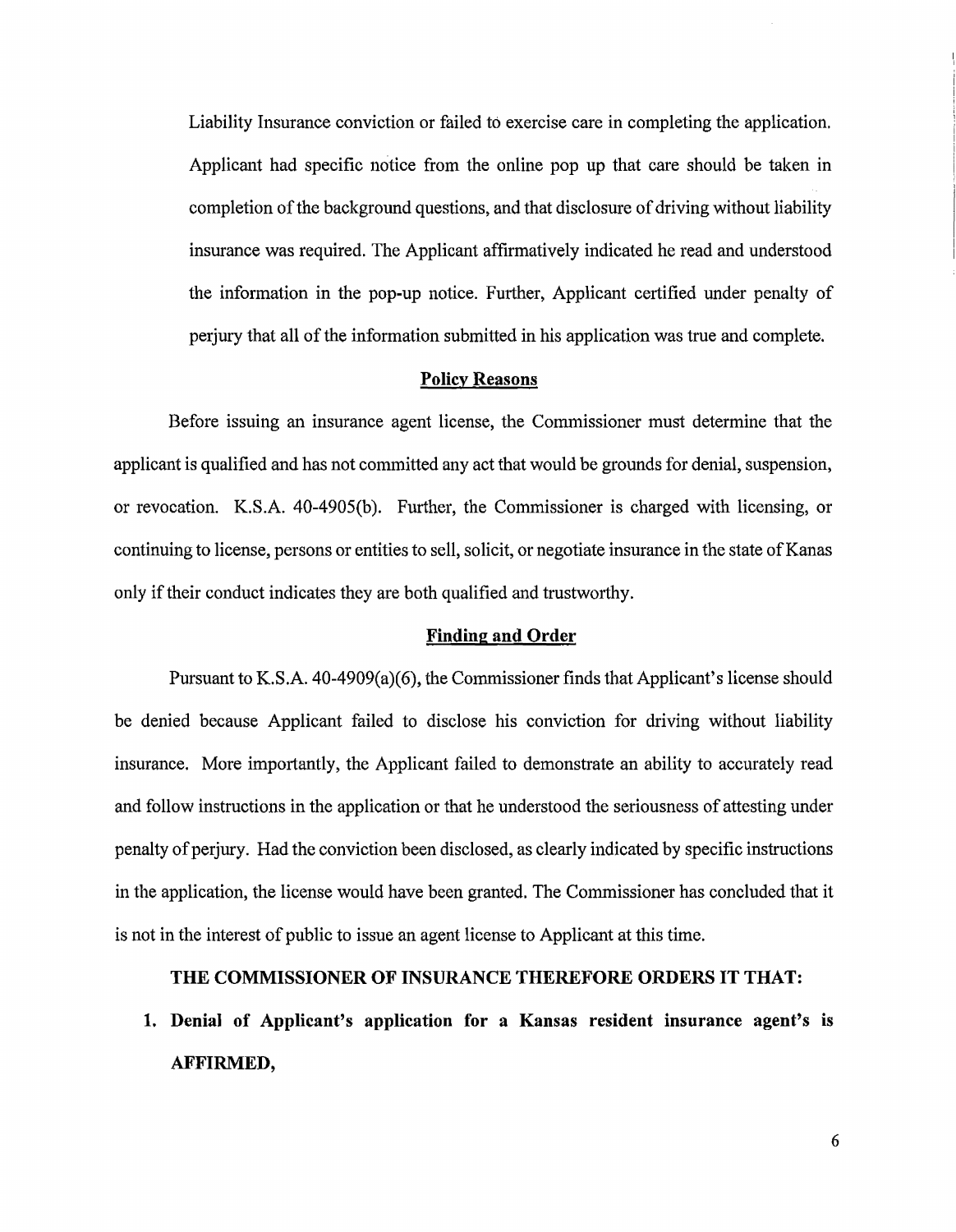**2. Pursuant to K.S.A. 77-415(b)(2)(A), this order is designated by the Department as** 

**precedent.** 

IT IS SO ORDERED THIS 22<sup>nd</sup> DAY OF MAY 2019, IN THE CITY OF TOPEKA, **COUNTY OF SHAWNEE, STATE OF KANSAS.** 



VICKI SCHMIDT COMMISSIONER OF INSURANCE

BY: Carboral Park.

Barbara W. Rankin Assistant Commissioner Presiding Officer

# **NOTICE**

Pursuant to K.S.A. 77-601 *et seq.,* Applicant is entitled to judicial review of this Final Order. The petition for judicial review must be filed within thhiy (30) days of service of this Final Order (plus three [3] days for service by mail pursuant to K.S.A. 77-531). In the event Applicant files a petition for judicial review pursuant to K.S.A. 77-613(e), the Agency Officer to be served on behalf of the Kansas Insurance Department is:

Justin L. McFarland, General Counsel Kansas Insurance Department 420 SW 9th Street Topeka, KS 66612